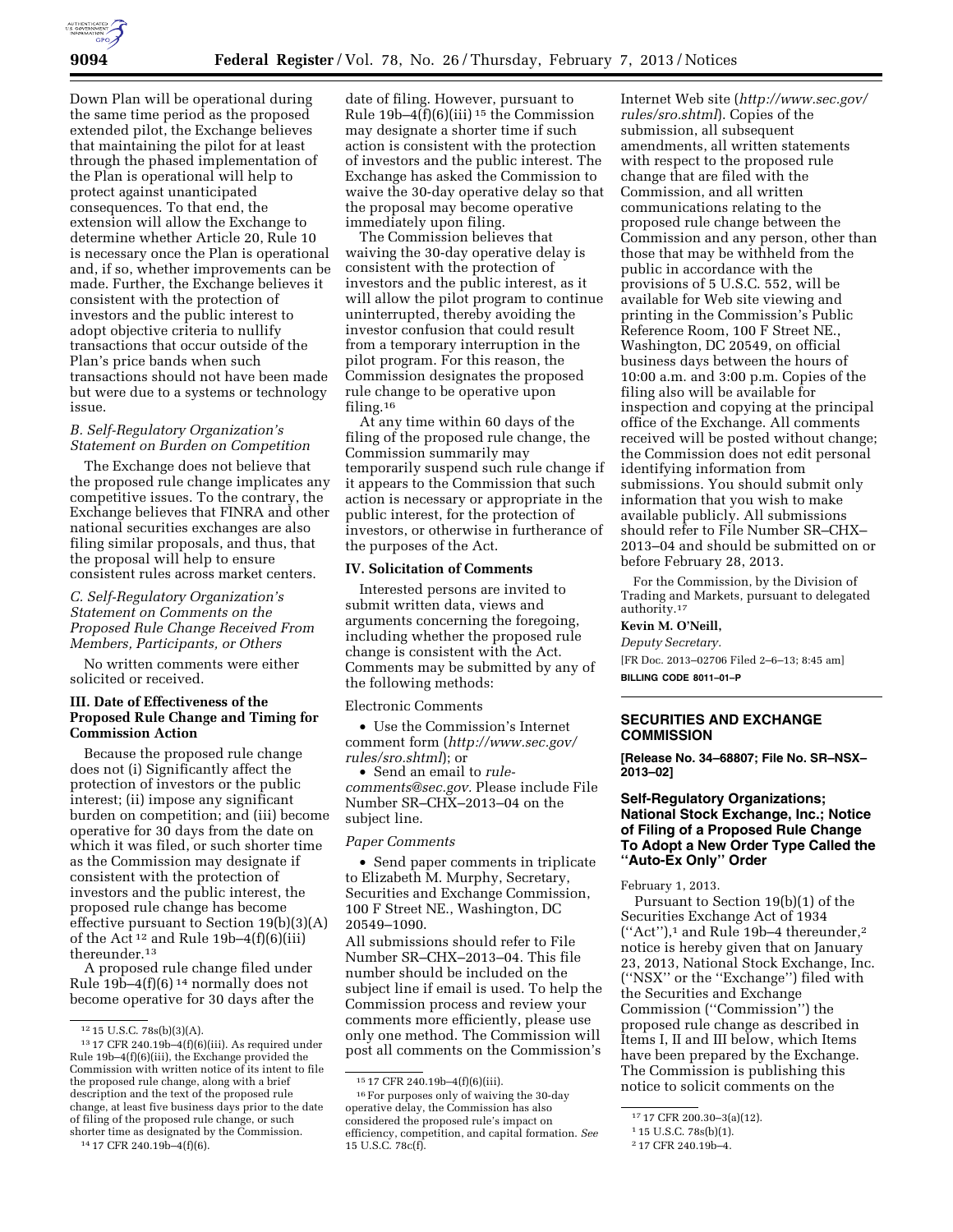proposed rule change from interested persons.

#### **I. Self-Regulatory Organization's Statement of the Terms of Substance of the Proposed Rule Change**

The Exchange is proposing to: (1) add new definitions to clarify its Automatic Execution Mode of order interaction (''Auto-Ex''); and (2) implement a new order type called ''Auto-Ex Only,'' which would only interact with orders entered though Auto-Ex mode.

The text of the proposed rule change is available on the Exchange's Web site at *[http://www.nsx.com,](http://www.nsx.com)* at the principal office of the Exchange, and at the Commission's Public Reference Room.

## **II. Self-Regulatory Organization's Statement of the Purpose of, and Statutory Basis for, the Proposed Rule Change**

In its filing with the Commission, the Exchange included statements concerning the purpose of and basis for the proposed rule change and discussed any comments it received on the proposed rule change. The text of these statements may be examined at the places specified in Item IV below. The Exchange has prepared summaries, set forth in sections A, B, and C below, of the most significant parts of such statements.

## *A. Self-Regulatory Organization's Statement of the Purpose of, and Statutory Basis for, the Proposed Rule Change*

#### 1. Purpose

The Exchange is proposing to: (1) add new definitions to clarify Auto-Ex mode; and (2) implement a new order type called the ''Auto-Ex Only'' order under NSX Rule 11.11(c)(13), which would allow a User 3 to submit an order that will only interact with orders entered through NSX's Auto-Ex mode.

#### **Auto-Ex Only Order Type**

On August 31, 2006, the Securities and Exchange Commission (the ''SEC'' or ''Commission'') approved amendments to NSX trading rules to provide for a price-time priority market with two modes of order interaction: (1) Auto-Ex and (2) Order Delivery.4 Every User of the Exchange's trading system, NSX BLADE® (''Blade''), is eligible to

use the Auto-Ex mode, under which Blade matches and executes like-priced orders (including against orders entered via Order Delivery mode) that are resting on the NSX Book<sup>5</sup> in accordance with the process described in Exchange Rule 11.13(b)(1). Unlike Auto-Ex, a User must meet certain eligibility standards prior to submitting displayed and undisplayed orders using Order Delivery Mode (''Order Delivery Participant'').6

An incoming marketable order would be executed immediately against contraside orders entered via Auto-Ex mode resting in the NSX Book. However, that same incoming marketable order may experience a delay if matched against an order resting on the NSX Book that was entered by an Order Delivery Participant via Order Delivery mode. The potential delays are due to [sic] Exchange sending an Order Delivery Notification 7 to the Order Delivery Participant that posted the order requiring them to execute a potential match. The Order Delivery Participant must respond within defined time frames set by the Exchange with a complete fill, a partial fill, or instruction to cancel in full.8

To avoid such delays, the Exchange proposes to implement the Auto-Ex Only order, a new order type that would allow Users to submit an immediate-orcancel (''IOC'') limit or market order with ''Auto-Ex Only'' handling instructions. Auto-Ex Only orders would be executed solely against orders with price-time priority entered via Auto-Ex mode and posted to the NSX Book. An Auto-Ex Only order would not interact with any orders resting on the NSX Book entered via Order Delivery Mode nor would it be routed away to another trading center. Like an IOC order,9 an unexecuted portion of an Auto-Ex Only order would be cancelled if not fully matched for execution

8*See* NSX Rule 11.13(b)(2) and the Interpretations and Policies thereto.

against Auto-Ex orders with price/time priority on the NSX Book.

The Exchange notes that its price/time priority and order execution rules 10 would limit an Auto-Ex Only Order's ability to interact with certain undisplayed orders. In addition, orders entered via Order Delivery mode with price time priority may also inhibit an Auto-Ex Only order's ability to interact with undisplayed liquidity. Specifically, an Auto-Ex Only order would first execute against displayed orders on the NSX Book. An Auto-Ex Only order could be precluded from interacting with an undisplayed order (*i.e.,* a Zero Display Reserve Order 11) entered via Auto-Ex mode if the undisplayed order shares a price point with an order entered via Order Delivery mode.12 Similarly, an order entered via Order Delivery mode could also prevent an incoming Auto-Ex Only order from interacting with the undisplayed portion of a Reserve Order 13 under circumstances in which the order entered via Order Delivery mode has price/time priority. Like displayed orders, the displayed portion of a Reserve Order will interact against incoming Auto-Ex Only orders only to the extent that there are no orders entered via Order Delivery mode in the NSX Book with price/time priority.

Lastly, the Exchange notes that Users may not rely on the Auto-Ex Only order for compliance with Rule 611 of Regulation NMS because the Auto-Ex Only order will not interact with orders entered via Order Delivery mode that may be deemed ''protected quotations'' on the Exchange.14

The following examples describe the functionality of the proposed Auto-Ex Only order. Each example lists orders

13Under Exchange Rule 11.11(c)(2), a Reserve Order is defined as a ''limit order with a portion of the quantity displayed (''displayed quantity'') and with a reserve portion of the quantity (''reserve quantity'') that is not displayed.''

14Rule 611 of Regulation NMS, among other things, requires a trading center to establish, maintain, and enforce written policies and procedures reasonably designed to prevent ''tradethroughs''—the execution of trades at prices inferior to protected quotations displayed by other trading centers. To be protected, a quotation must be immediately and automatically accessible. 17 CFR 242.611. An Auto-Ex-Only order cannot be used as an Inter-market Sweep Order.

<sup>3</sup>A ''User'' is any ETP Holder or Sponsored Participant who is authorized to obtain access to the System pursuant to Rule 11.9. *See* Exchange Rule  $1.5(U)$ .

<sup>4</sup>*See* Securities Exchange Act Release No. 54391 (August 31, 2006), 71 FR 52836 (September 7, 2006) (SR–NSX–2006–08). The Exchange's two modes of order interaction are described in NSX Rule 11.13(b).

<sup>5</sup>Exchange Rule 1.5 defines ''NSX Book'' as ''the System's electronic fie [sic] of orders.''

<sup>6</sup>*See* NSX Rule 11.13(b)(2) and the Interpretations and Policies thereto. Order Delivery Participants typically submit their orders as ''Post Only'' in order to preclude acting as a liquidity taker (in Auto-Ex) and to prevent the Exchange from routing the order away.

<sup>7</sup>An Order Delivery Notification refers to a message sent by the Exchange to the Order Delivery Participant communicating the details of the full or partial quantity of an inbound contra-side order that potentially may be matched within the System for execution against an order entered via Order Delivery mode.

<sup>9</sup>Under NSX Rule 11.11(b)(1), an IOC order is a limit order that is to be executed in whole or in part as soon as such order is received, and the portion not so executed is to be treated as cancelled. An order designated as IOC is not eligible to be routed away pursuant to NSX Rule 11.15.

<sup>10</sup>*See* NSX Rule 11.14(a) and, with respect to Reserve Orders (including Zero Display Reserve Orders), NSX Rule 11.14(a)(4).

<sup>11</sup>*See* NSX Rule 11.11(c)(2)(A). A User may enter a Reserve Order with zero display quantity, in which case the Reserve Order will be known as a ''Zero Display Reserve Order.''

<sup>12</sup>An Auto-Ex Only order would interact with an undisplayed order where an order entered via Order Delivery mode is also undisplayed and has priority behind a displayed order not entered via Order Delivery mode. *See* Example 4 *infra.*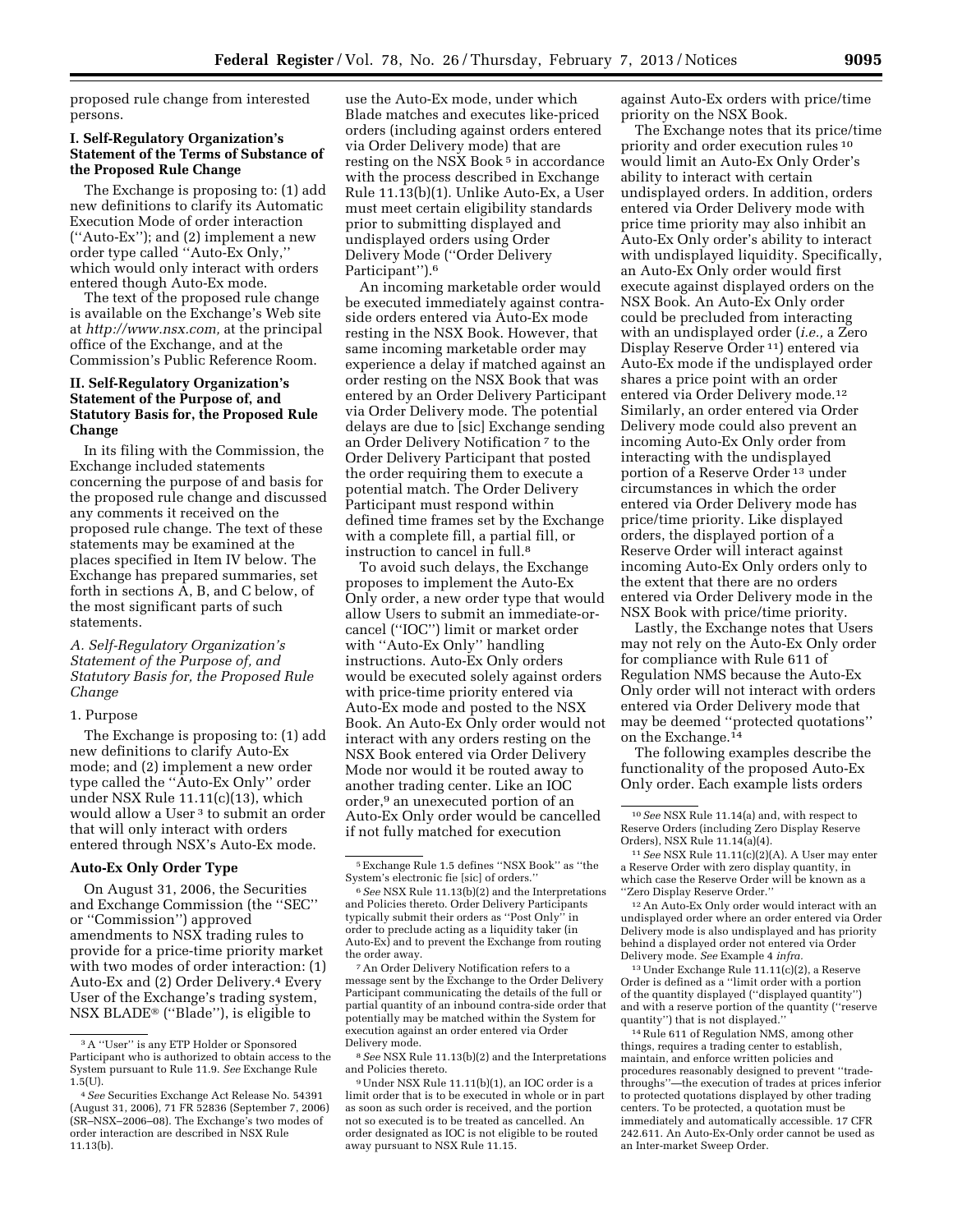resting in the NSX Book in price/time priority.

*Example One:* 

National Best Bid and Offer (''NBBO''): 134.50–134.51

*Bids on the NSX Book:* 

 $134.50 \times 400$  (Order Delivery)

 $134.50 \times 200$  (Auto-Ex)

*Incoming Order:* 

Limit Order to sell 400 at 134.50

*Result:* Currently, the Exchange would match the incoming limit order to sell 400 shares at 134.50 against the order entered via Order Delivery mode and send an Order Delivery Notification to the Order Delivery Participant that posted the order. A potential delay may occur while awaiting the Order Delivery Participant's response with a complete fill, a partial fill, or instruction to cancel in full.

If submitted as a proposed Auto-Ex Only order, the entire order will be cancelled (like an IOC order) because the order is not eligible to execute against the order entered via Order Delivery mode with price/time priority ahead of the Auto-Ex order resting on the NSX Book. A User sending an Auto-Ex Only order would receive an immediate cancellation and avoid the delay inherent in otherwise interacting with an order entered via Order Delivery. *Example Two:* 

NBBO: 134.50–134.51

*Bids on the Exchange Book:* 

 $134.50 \times 400$  (Auto-Ex mode)

134.50 × 200 (Order Delivery mode) *Incoming Order:* 

Limit Order to sell 400 at 134.50

*Result:* Currently, an incoming limit order to sell 400 shares at 134.50 will be fully executed at 134.50 against the displayed Auto-Ex order of 400 shares that is resting at the top of the NSX Book. The system would operate the same under these circumstances, regardless of which order type was selected, because the only resting order that could interact with the incoming order was entered via Auto-Ex mode. *Example Three:* 

NBBO: 134.50–134.51

*Bids on the Exchange Book:* 

134.50 × 400 (Auto-Ex mode)

134.50 × 200 (Order Delivery mode) *Incoming Order:* 

Limit Order to sell 600 at 134.50

*Result:* Currently, an incoming limit order to sell 600 shares will execute at 134.50 against the 400 share Auto-Ex order resting at the top of the NSX Book. The Exchange would then match the remaining 200 shares against the order entered via Order Delivery mode and

send an Order Delivery Notification to the Order Delivery Participant that posted the order. A potential delay may occur while awaiting the Order Delivery Participant's response with a complete fill, a partial fill, or instruction to cancel in full.

If submitted as a proposed Auto-Ex Only order, the incoming limit order to sell 600 shares will receive a partial fill of 400 shares at 134.50 against the order entered via Auto-Ex mode at the top of the NSX Book, and the remaining balance will be cancelled because, as per its instructions, it could not interact with the resting order entered via Order Delivery mode with second-in-time priority.

*Example Four:* 

NBBO: 134.50–134.51

*Bids on the Exchange Book:*  Midpoint Peg × 500 (Auto-Ex mode/

Dark)  $134.50 \times 400$  (Order Delivery mode)

134.50 × 200 (Auto-Ex mode)

*Incoming Order:* 

Limit Order to sell 1000 at 134.50 *Result:* Currently, an incoming limit order to sell 1000 shares priced at 134.50 would execute against the Midpoint Peg Dark Auto-Ex order of 500 shares at 134.505.

The Exchange would then match the 400 shares at a price of 134.50 against the order entered via Order Delivery mode and send an Order Delivery Notification to the Order Delivery Participant that posted the order. A potential delay may occur while awaiting the Order Delivery Participant's response with a complete fill, a partial fill, or instruction to cancel in full. The 100 shares at a price of 134.50 would then execute against the 200 share order ender [sic] via Auto-Ex mode with third-in-time priority.

If submitted as an Auto-Ex Only order, the incoming limit order to sell 1000 shares will receive a partial fill of 500 shares at 134.505 against the Midpoint Peg Dark Auto-Ex order with first price priority on the NSX Book and the remaining balance of 500 shares will be canceled because, as per its instructions, it cannot interact with the order entered via Order Delivery mode that has next price/time priority. The Midpoint Peg Dark Auto-Ex order executes first because, even though it is a Dark order, it is an Auto-Ex order with first (price) priority.

*Example Five:* 

NBBO: 134.51–134.52

*Bids on the Exchange Book:*   $134.50 \times 400$  (Auto-Ex mode)

 $134.50 \times 200$  (Order Delivery mode) *Incoming Order:* 

Limit Order to sell 1000 at 134.50

*Result:* Currently, an incoming limit order to sell 1000 shares at 134.50 would be routed to the away market to be matched against the protected NBBO. If submitted as an Auto-Ex Only order, an incoming limit order to sell any amount, will be cancelled because it would otherwise trade through the NBBO in violation of Rule 611 of Regulation NMS 15 and Auto-Ex Only orders, as per their instructions, are not to be routed away to another market center.

*Example Six:* 

NBBO: 134.50–134.51

*Bids on the Exchange Book:* 

 $134.50 \times 400$  (Auto-Ex mode)

 $134.50 \times 800$  (Auto-Ex mode)

 $134.50 \times 600$  (Auto-Ex mode)

 $134.50 \times 200$  (Order Delivery mode)

 $134.50 \times 400$  (Auto-Ex mode) *Incoming Order:* 

Limit Order to sell 5000 shares at 134.50

*Result:* Currently, an incoming limit order to sell 5000 shares at 134.50 would execute 2200 shares in the NSX Book at 134.50. The Exchange would then match 200 shares at a price of 134.50 against the order entered via Order Delivery mode and send an Order Delivery Notification to the Order Delivery Participant that posted the order. A potential delay may occur while awaiting the Order Delivery Participant's response with a complete fill, a partial fill, or instruction to cancel in full. The remaining 2600 shares would route to an away market to be matched against the protected NBBO in compliance with Rule 611 of Regulation NMS.16

If submitted as an Auto-Ex Only order, an incoming limit order to sell 5000 shares at 134.50 will receive a partial fill for 1800 shares at 134.50 by being matched against the top three orders on NSX Book, each of which was entered via Auto-Ex mode. The remaining shares will be canceled because the order, as per its instructions, is not eligible for execution against the order entered via Order Delivery that is next in priority. *Example Seven:* 

NBBO: 134.50–134.52

*Bids on the NSX Book:* 

134.50 × 400 (Auto-Ex mode)

 $134.50 \times 200$  (Order Delivery mode) *Incoming Order:* 

Market Order to sell 600 shares at 134.50

*Result:* Currently, an incoming market order to sell 600 shares at 134.50 would execute 400 shares against the order

15 17 CFR 242.611.

<sup>16</sup> 17 CFR 242.611.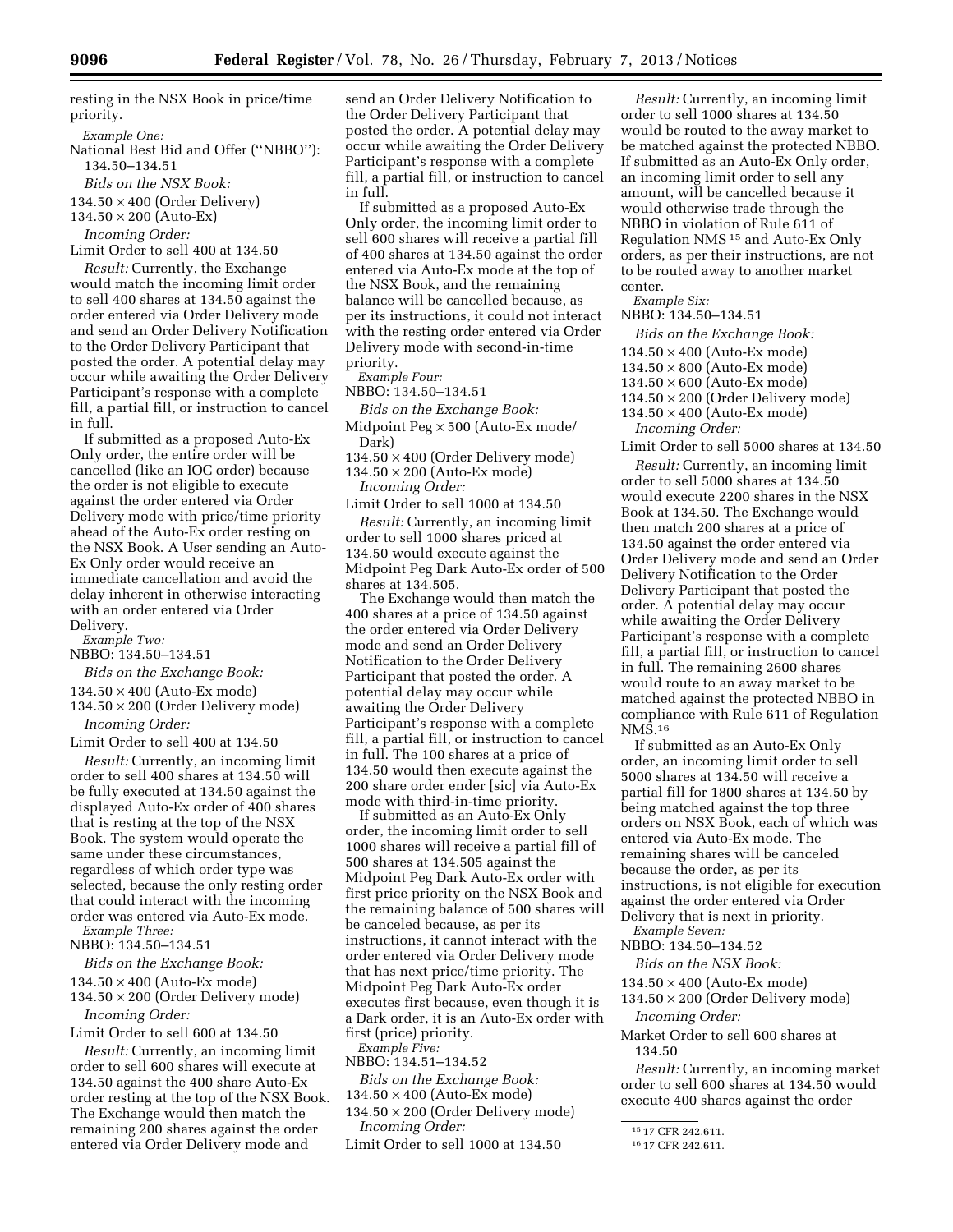entered via Auto-Ex mode resting in the NSX Book at 134.50. The Exchange would then match the remaining 200 shares at a price of 134.50 against the order entered via Order Delivery mode and send an Order Delivery Notification to the Order Delivery Participant that posted the order. A potential delay may occur while awaiting the Order Delivery Participant's response with a complete fill, a partial fill, or instruction to cancel in full.

If submitted as an Auto-Ex Only order, an incoming market order to sell 600 shares will execute only against the Auto-Ex order for 400 shares at 134.50. The remaining unexecuted shares will cancelled because the order, as per its instructions, is not eligible for execution against the order entered via Order Delivery mode that is next in priority. *Example Eight:* 

# NBBO: 134.50–134.51

*Bids on the Exchange Book:* 

- 134.50 × 100/500 (Auto-Ex mode/ Reserve Order showing 100 displayed and 500 undisplayed)
- $134.50 \times 200$  (Auto-Ex mode)
- $134.50 \times 400$  (Order Delivery mode) *Incoming Order:*

Limit Order to sell 1000 at 134.50 *Result:* Currently, an incoming limit order to sell 1000 shares priced at 134.50 would execute 100 shares at 134.50 against the Reserve Order's displayed quantity; would execute 200 at 134.50 against the second-priority Auto-Ex order. The Exchange would then match 400 shares at a price of 134.50 against the order entered via Order Delivery mode and send an Order Delivery Notification to the Order Delivery Participant that posted the order. A potential delay may occur while awaiting the Order Delivery Participant's response with a complete fill, a partial fill, or instruction to cancel in full. On the next three passes through the NSX Book (and assuming a fill of 400 shares against the order entered via Order Delivery mode), the balance of the incoming order of 300 shares would be filled (in 100 lot increments on each pass/refresh) at 134.50 against the refreshed, displayed portion of the Reserve Order.

If submitted as An Auto-Ex Only order, an incoming limit order to sell 1000 shares will receive a fill of 100 shares at 134.50 against the displayed portion of the Auto-Ex Reserve Order; a fill of 200 shares at 134.50 against the next Auto-Ex order with second-in-time priority; and the remaining balance of 700 shares will cancelled because, as per its instructions, it cannot interact with the order entered via Order Delivery mode that has next price/time

priority. The displayed portion only of the Auto-Ex Reserve Order executes first because it has first time priority, but the balance of the Reserve Order is not matched for execution because the remaining portions of the Reserve Order would refresh and become displayed with a time priority after the resting order entered via Order Delivery mode, the presence of which cancels the unfilled balance of the Auto-Ex Only order before it can be matched against the refreshed portions of the Reserve Order.

## **Rationale for Auto-Ex Only Order**

The proposed Auto-Ex Only order will benefit Users by allowing them to interact only with orders entered via Auto-Ex mode, thereby avoiding the delays associated with interacting with orders entered via Order Delivery mode. Currently, when an incoming Auto-Ex order is matched against an order entered via Order Delivery mode, the Exchange sends an Order Delivery Notification to the Order Delivery Participant that posted the order. The incoming Auto-Ex order may experience a potential delay while awaiting the Order Delivery Participant's response with a complete fill, a partial fill, or instruction to cancel in full. Conversely, an Auto-Ex Only order would provide Users with a quicker response by avoiding the processing time associated with potential interaction with [sic] resting order entered via Order Delivery mode.

## **Proposed Definitions**

Lastly, the Exchange proposes to amend NSX Rule 1.5 and 11.11 to include definitions for Auto-Ex Mode and Auto-Ex Orders. First, the Exchange proposes to define ''Automatic Execution Mode'' under Exchange Rule 1.5 as ''[t]he mode of order interaction on the Exchange as described in Rule 11.13(b)(1).'' Second, the Exchange proposes to define ''Auto-Ex Order'' under Exchange Rule 11.11(c)(11) as ''[a] limit or market order that is automatically executed by the System against any marketable contra side order as in the manner described in Rule 11.13(b)(1).'' As discussed earlier, the Commission approved in 2006 amendments to NSX trading rules to provide for a price-time priority market with two modes of order interaction: (1) Auto-Ex and (2) Order Delivery.17 These definitions are meant to add clarity to Exchange Rules and improve the ability

to reference Auto-Ex mode elsewhere in future amendments to Exchange rules.

#### 2. Statutory Basis

The Exchange believes the proposed Auto-Ex Only order is consistent with Section 6 of the Act,<sup>18</sup> and the rules and regulations thereunder and, in particular, the requirements of Section 6(b) of the Act.19 Specifically, the Exchange believes the proposed Auto-Ex Only order furthers the objective of Section 6(b)(5) of the Act 20 because it promotes just and equitable principles of trade, removes impediments to, and perfects the mechanism of a free and open market and a national market system. The proposed Auto-Ex Only order allows Users to choose to only interact with orders entered via Auto-Ex mode, thereby avoiding the delays associated with interacting with orders entered via Order Delivery mode. Currently, when an incoming Auto-Ex order is matched against an order entered via Order Delivery mode, the Exchange sends an Order Delivery Notification to the Order Delivery Participant who posted the order alerting them of a potential match. The incoming Auto-Ex order may experience a potential delay while awaiting the Order Delivery Participant's response with a complete fill, a partial fill, or instruction to cancel in full. On the contrary, an Auto-Ex Only order would provide Users with a quicker response by interacting only with orders entered via Auto-Ex mode, thereby avoiding the processing delays associated with [sic] potential interaction with [sic] resting order entered via Order Delivery mode. Therefore, the Exchange believes the quicker response times resulting from the use of the Auto-Ex Only order promotes just and equitable principles of trade, removes impediments to, and perfects the mechanism of a free and open market and a national market system.

Lastly, the Exchange believes the proposed definitions under Exchange Rules 1.5 and 11.11 are consistent with Section  $6(b)^{21}$  of the Act, in general, and furthers the objectives of Section  $6(b)(5)^{22}$  in that they are designed to promote just and equitable principles of trade, to remove impediments to, and perfect the mechanism of a free and open market and a national market system. The Exchange believes that adding these definitions will add clarity to the Exchange's Rules and, therefore,

<sup>17</sup>*See* Exchange Act Release No. 54391, *supra*  note 4.

<sup>18</sup> 15 U.S.C. 78f.

<sup>19</sup> 15 U.S.C. 78f(b).

<sup>20</sup> 15 U.S.C. 78f(b)(5).

<sup>21</sup> 15 U.S.C. 78f(b).

<sup>22</sup> 15 U.S.C. 78f(b)(5).